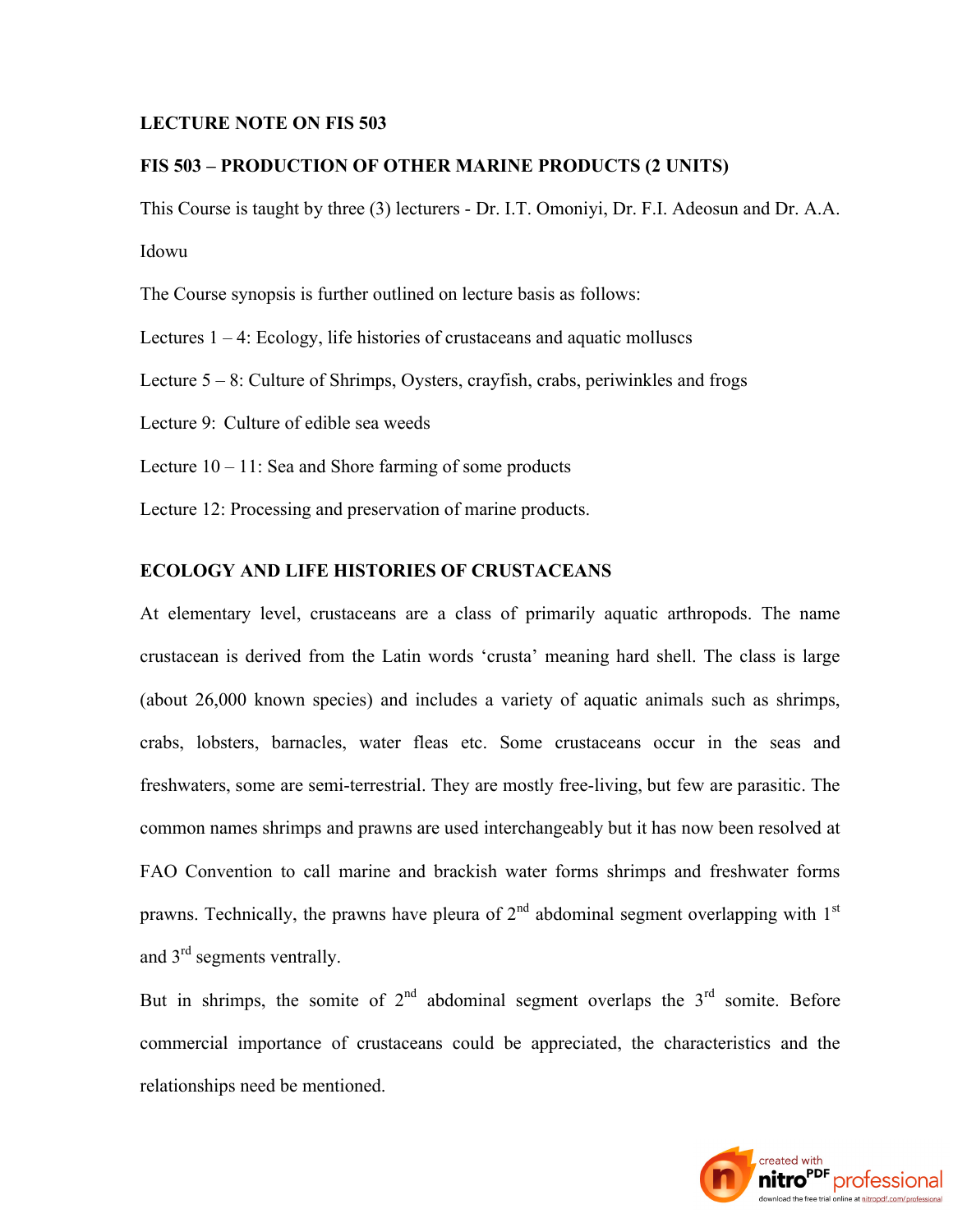The main diagnostic features of the Class are:

- The occurrence of 2 pairs of pre-oral appendages which are antenniform and sensory in functions i.e. possession of 2 pairs of antennae.
- The body consists of the head, the thorax and the abdomen with a tendency for the head and anterior segments of the thorax fusing to form a cephalothorax.
- The head consists of six segments and bears 3 pairs of post-oral appendages which act as jaws; mandibles, the maxillules and the maxilla.
- The trunk appendages vary in number, forms and functions occurring on every segment and they are typically biramous.
- Respiration is usually by means of gills or through the general body surface.
- Excretion is by means of green glands.
- The sexes are usually separate but some members are hermaphroditic e.g. barnacles.
- The typical crustacean larva is the Nauplius which has 3 pairs of appendages antennules, antennae and mandibles.

Make a well labeled lateral view of Penaeid shrimp.

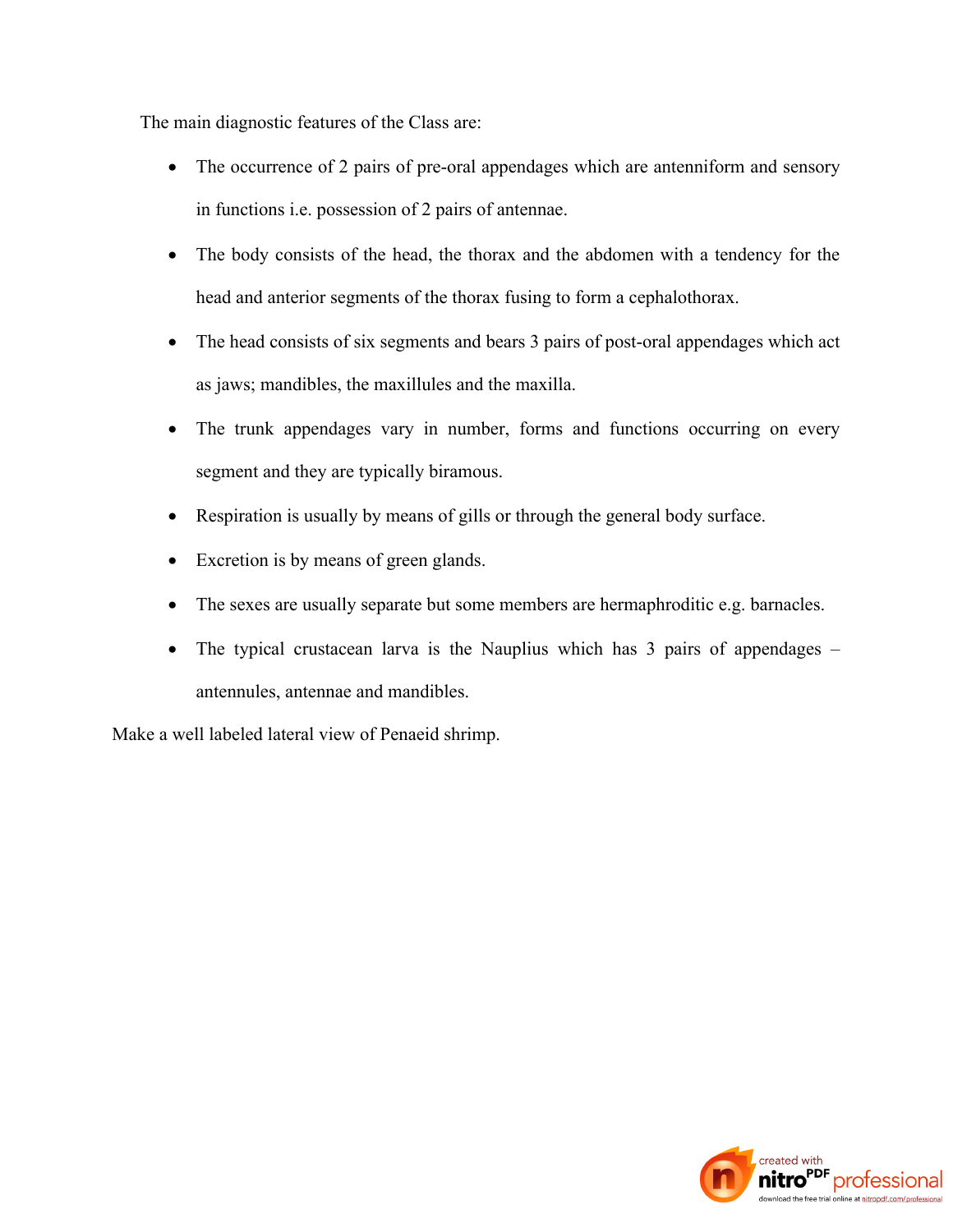# **CLASSIFICATION**



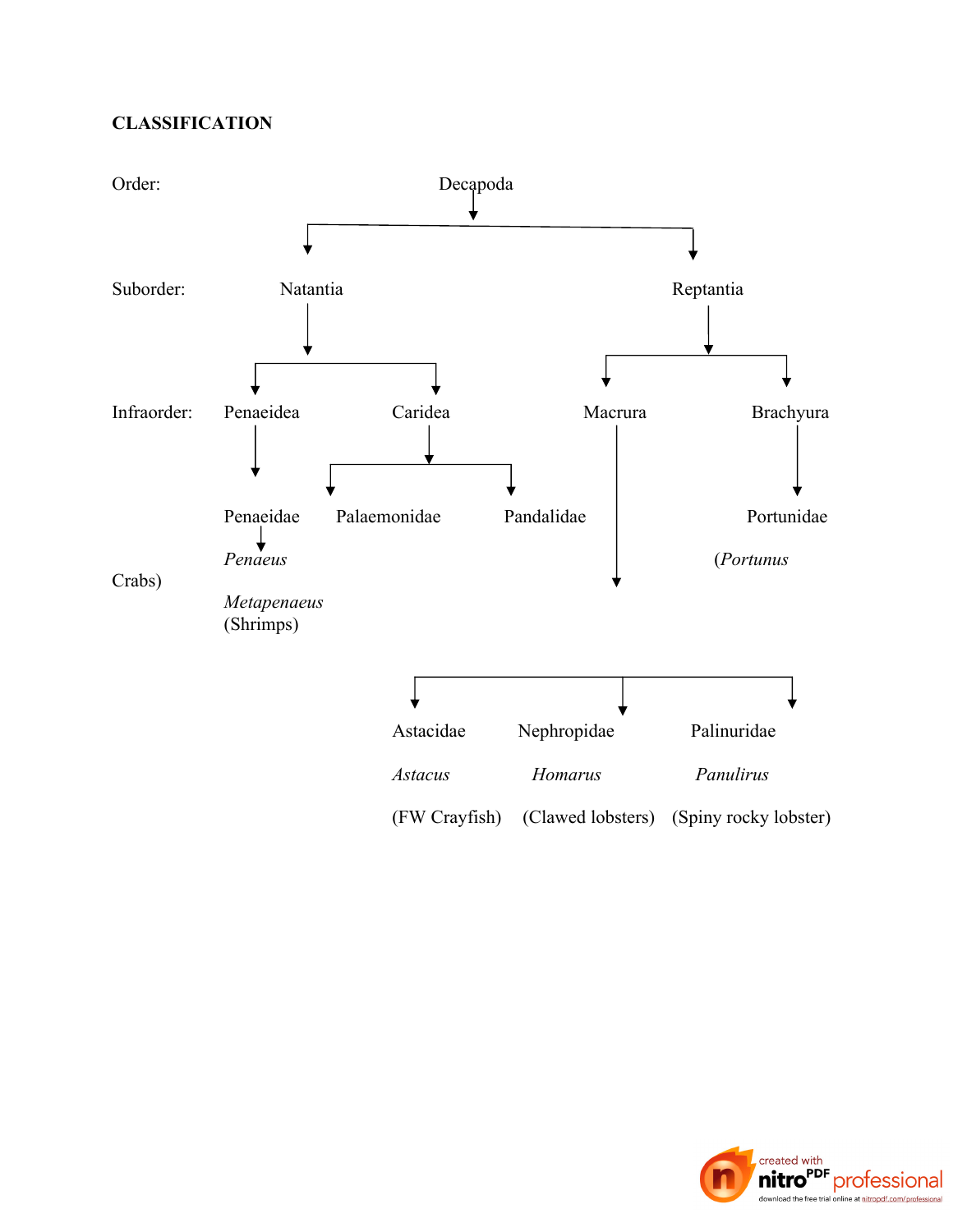The order Decapoda is distinguished by its first 3 pairs of thoracic limbs modified into maxillipeds while the other 5pairs are walking legs (hence, the name Decapoda meaning 10 legs). The  $1<sup>st</sup>$  pair of walking legs are often enlarged to form chelae or chelepeds. This order consists of 2 sub-orders.

a. Natantia – swimmers (b) Reptantia – the crawlers. The suborder natantia includes the shrimps and the prawns which are adapted for swimming. They show adaptation for swimming as their bodies are laterally compressed, legs are long and slender, and are of no use for walking. The cephalothorax is prolonged into a rostrum which acts like a keel. The pleopods are fringed with bristles or setae which increase the surface area for swimming. The antennae are usually large and used as a rudder during swimming.

The sub-order Reptantia is more numerous decapods which are highly modified for crawling. They include crabs, lobsters and hermit crabs. The crawling adaptations are:

(i) bodies tend to be dorso-ventrally compressed (ii) have heavy legs that can support the body for crawling (iii) pleopods are small and not modified for swimming (iv) antennae are small.

The true crabs belonging to the infra-order brachyuran meaning short-tail and flattened dorsoventrally. The abdomen is greatly reduced and flexed tightly beneath the cephalothorax. There is terrestrial crab which burrow and go to sea to breed. Uropods are lacking in both male and female crabs. The hermit crabs differ from true crabs in having receptacle abdomen which is not flexed beneath the cephalothorax. The abdomen in hermit crab is asymmetrical and with thin soft non-segmented cuticle. Hermit crabs occupy mollusk shell to enjoy movement (Phoresy association).

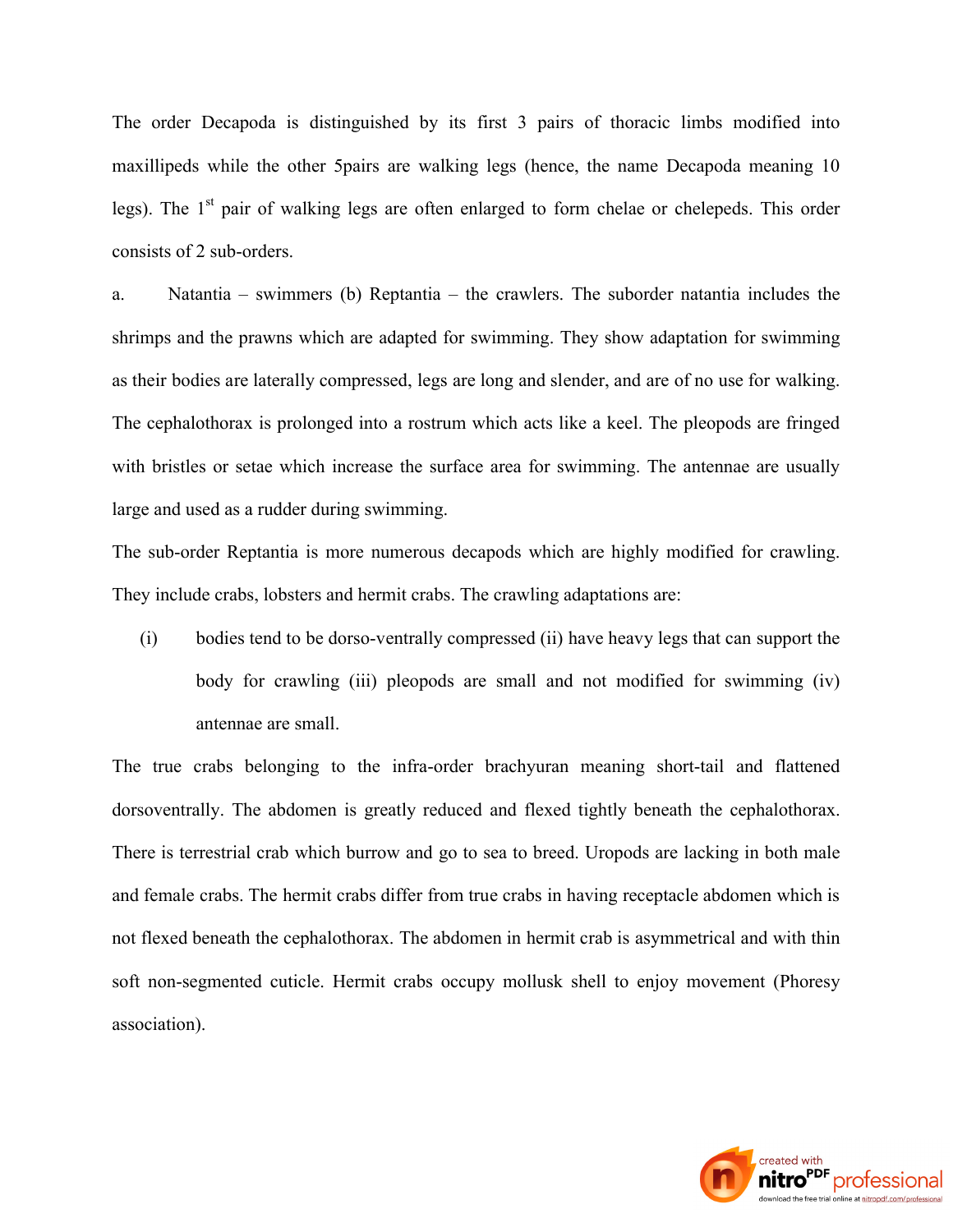Decapods provide a good source of human protein, even surpassing the bivalve molluscs. The decapods molluscs together comprise the so called shell-fishes. The fishing of decapods constitute an important industry. For example, *Penaeus* shrimps are caught in large numbers off the coast of Nigeria. Shrimps and prawns account for over 1million tons/year in Indian and Pacific oceans. Mexico is said to be the richest shrimp fishing area of the world and the commercially important shrimp include *Penaeus duorarum* (also in Nigeria coast), *P.Schmitti, P. aztecus*. In British water, important shrimp include the (*Crangon crangon* (brown shrimp), *Pandalus montagni* (Pink shrimp). Lobsters also contribute to the world crustacean fisheries especially the European lobsters. *Homarus vulgaris* found in the coast of Britain where they are mostly caught in baited pots. The freshwater prawn, *Macrobrachium vollenhoenii* is caught all the year round at Asejire lake near Ibadan.

**LIFE HISTORY** – Sexes are separate in most cultivated decapods especially Penaeid shrimps. A few species e.g. *Pandalus sp* (caridean) change sex at some time during their lives.

Mating occurs when the female is in a soft shelled condition (i.e. newly moulted) and the mating results into the deposition of one or more spermatophores (containing many sperms) in, on or close to the genital aperture/opening of the female. Note that mating can occur with hard shelled female in spiny lobster (Palinuridae) and penaeid shrimps which have setose genital region (i.e. open thelyca). These crustaceans with open thelyca ( the thelycum-singular) rely on bristles or cement to hold the spermatophore in place externally. Lobster and certain species of penaeid shrimps have a closed thelycum or pouch to retain the spermatophores until spawning occurs. Spawning is the release of eggs either directly into the sea especially in the penaeid shrimps or to the brood chamber beneath the abdomen. The eggs are fertilized as they are spawned but in species with internal sperm storage this may occur several hours or even days after mating

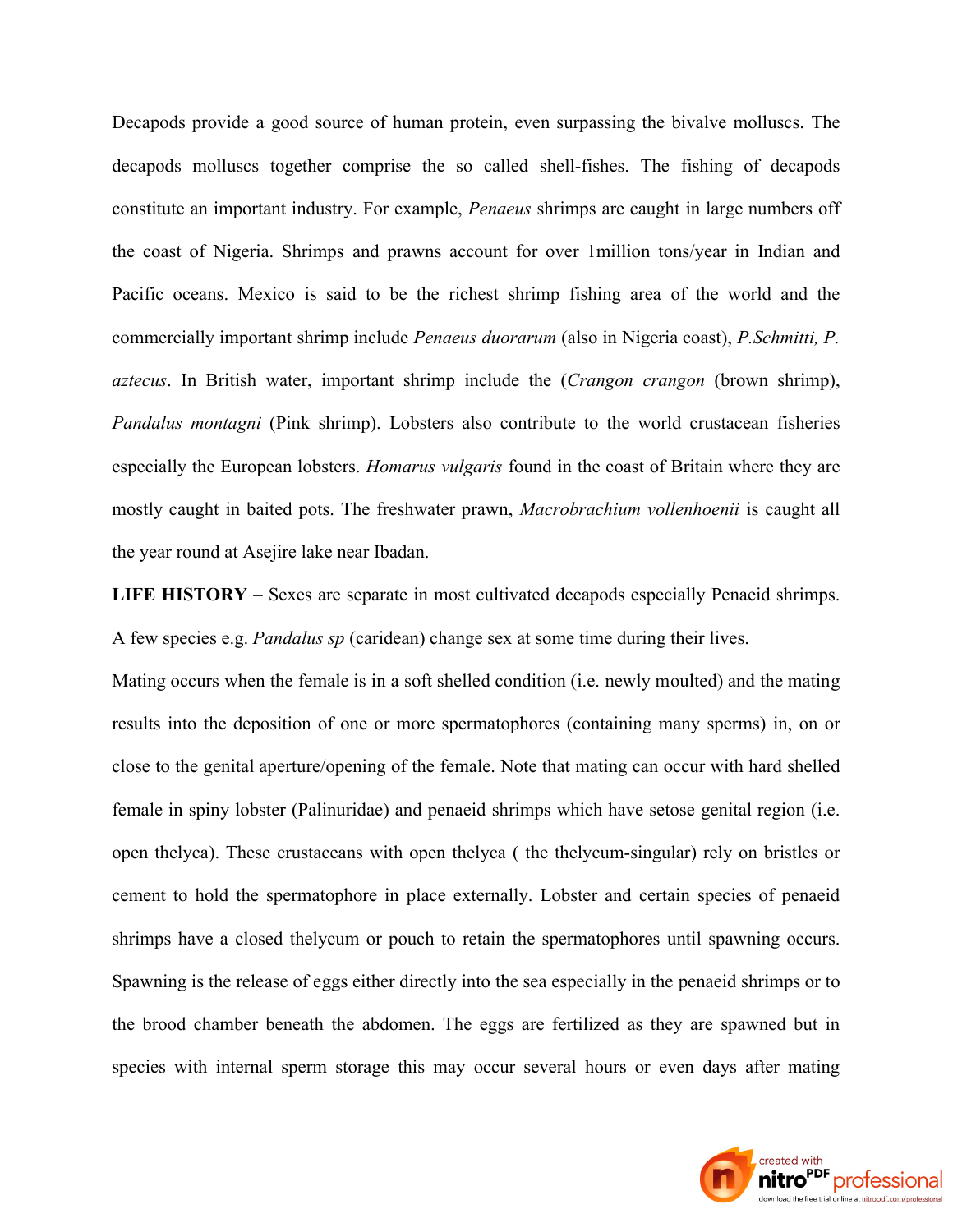according to species. Sperms from one mating are sufficient to fertilize more than one batch of eggs in lobsters and penaeid shrimp with closed thelyca.

Penaeid eggs hatch a few hours after spawning and each larva is left to fend for itself as it develops through about 12 free-swimming planktonic stages of nauplius, protozoea and mysis transforming or metamorphosing into a post-larvae (See Diagram A). The nauplii feed on internal stores of yolk while the protozoea stages filter unicellular algae from the water. The mysis stages feed voraciously on zooplankton (rotifers) and in this respect they are like the larvae of caridean prawns and lobsters (See Diagram B), the phyllosoma larvae of spiny lobster (Diagram C) and crabs (Diagram D). Incubation in non-penaeid decapods lasts from a few weeks in the prawn to as long as 4 months in lobsters. During this period, the female tends and ventilates the clutch until hatching occurs. During incubation, the early nauplius and protozoea stages are often by-passed in the egg so that when hatching occurs, the larvae are almost immediately able to catch and feed on zooplankton. For instance, an extreme case of abbreviated development occurs in freshwater crayfish where there is no free-living larval phase and the post-larvae hatch directly into juvenile (See Diagram E).

Crustaceans especially the penaeid shrimps are cannibalistic and unless the young can escape from the mother they stand the risk of being eaten. It has been reported that neither the presence of shelter nor the availability of adequate food eliminates cannibalism, but the absence may increase it.

Note: as the exoskeleton (ext. shell) of crustaceans is capable only of limited expansion, growth occurs throughout life through moulting or ecdysis i.e. shedding of exoskeleton at intervals. The rate of growth is a function of the frequency of moulting and the increase in size at each moult. The frequency of moulting varies naturally between species, with size and age. Young shrimp

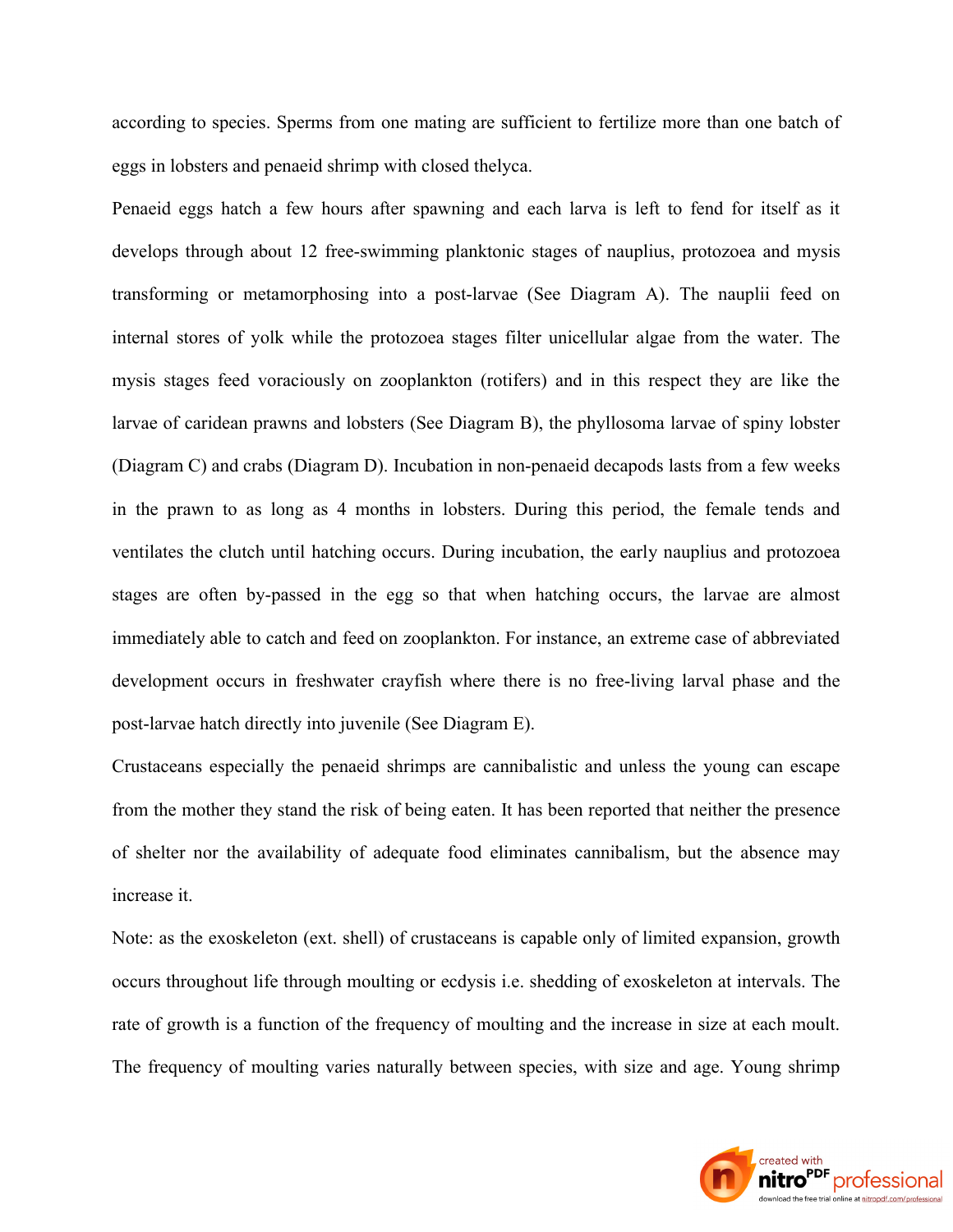larvae moult 2 or 3 times in a day, juveniles every 3-25days depending on temperature and species, while adult lobsters are crayfish may only moult once every year or two years. Adverse nutritional or environmental conditions can decrease the frequency of moulting and size at each moult. Crustaceans often eat cast shells which is a convenient source of minerals that would have been lost. Mineralization of the new shell is affected by the availability of calcium ions, HCO<sub>3</sub> and pH in the surrounding water and in the diet.

Attend class for some biological data on life histories of penaeid and caridean shrimps. The diagrams are provided during lectures.

### **AQUATIC MOLLUSCS (MOLLUSCA)**

The Phylum Mollusca constitute the  $2<sup>nd</sup>$  largest animal phylum. There are about 80,000 living and 35,000 fossil species of molluscs.

Basically, molluscs are triploblastic, bilaterally symmetrical and non-metamerically segmented coelomates. The molluscan body consists of three parts; the head, the foot and the two eyes. The foot is ventral, muscular, flat and used for creeping. The dorsally situated dome shaped visceral mass is covered by the mantle, a fold of skin which secretes the dome-shaped shell. The mantle overhangs the visceral mass posteriorly to form a mantle cavity. The mantle cavity contains (i) the gills or ctenidia (ii) the hypobrachial gland (iii) the anus (iv) kidney opening and (v) the osphradium-a chemoreceptor. The buccal cavity contains the unique radula, a toothed belt used for feeding. The phylum is divided into classes:

- (i) Class Monoplacophora deep sea molluscs
- (ii) Class Aplacophora primitive small molluscs
- (iii) Class Polyplacophora Clutons

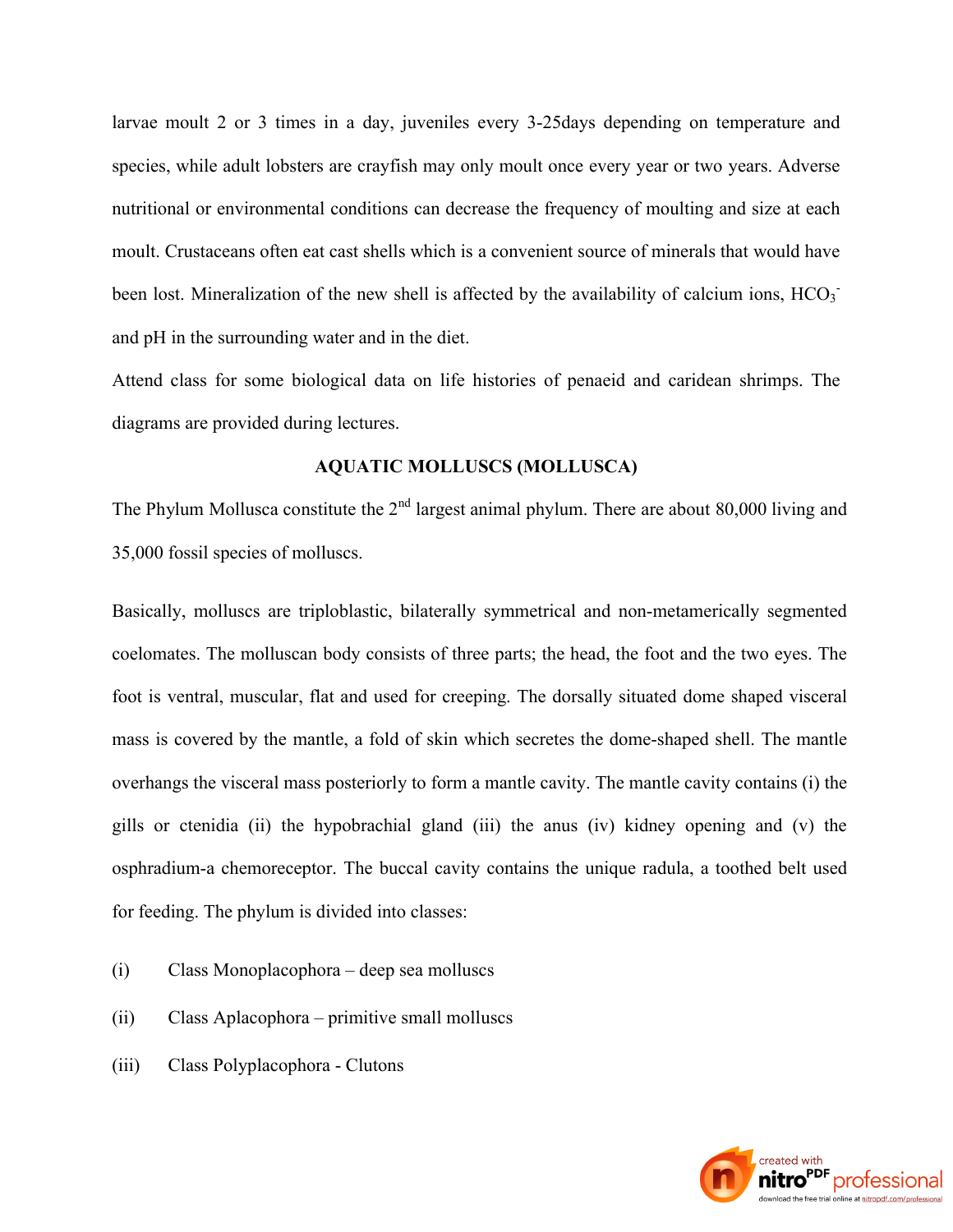- (iv) Class Scaphopoda Elephant tusk' molluscs
- (v) Gastropoda Snails, slugs, abalones
- (vi) Class Cephalopoda Octopus and Cuttlefish
- (vii) Class Bivalvia or Lamellibranchia Oysters and mussels.

We are concerned with class Bivalve/Lamellibranchs. This class contains the Clams, Cockles, Oysters, Mussels etc. They are aquatic, occurring in fresh and sea waters. They constitute the  $2<sup>nd</sup>$  largest molluscs with 30,000 species, more uniform in structure than the gastropods. Most features of bivalve are adapted to burrowing in soft substratum, some have become borers into rocks and wood, mussels and oysters are sessile, while a few swim. Bivalves are the most successful of all the molluscan group based on number of individuals and ecological bioenergetics. Bivalves posses the most efficient mechanism to collect the largest crop of green plants in the world i.e. phytoplankton – which is responsible for their success. Bivalves form the food of bottom living fishes, constitute important source of protein for man. Many are now cultured e.g. Oysters, Clams, Mussels.

The burrowing habit of bivalves into substrates is as a result of modifications of the molluscan plans made as:

1. The body is laterally compressed for easy passage into the substratum

2. The foot is transformed from a flat-soled crawling organ to a tongue or wedge (Hatchet shaped) structure which can be protruded for burrowing into soft substratum.

3. The mantle is enlarged and transformed into two lobes (left & right) that envelope the whole body and enclosing large mantle cavities which are now lateral in position.

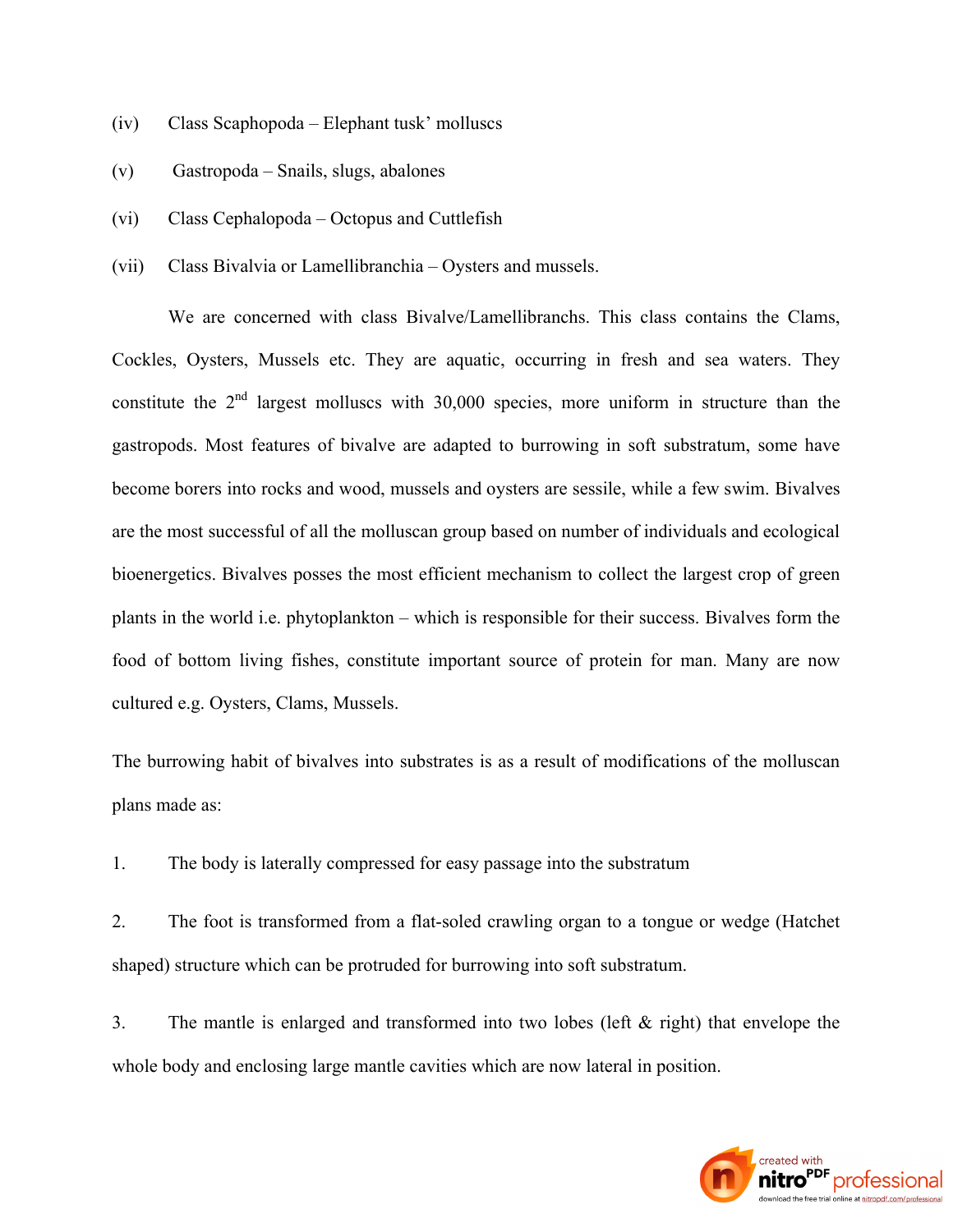4. It is because the mantle consists of two lobes, the shell secreted by the mantle consists of two valves (Bivalvia) held together by a dorsal ligament. Two adductor muscles run horizontally between the two valves – one anterior, the other posterior.

5. Correlated with the burrowing sedentary habit, bivalves become ciliary feeders. The ctenidia becomes modified into a filtration or food procurement apparatus. The lips are transformed into two ciliated gutters, the labial palps which convey the food particles collected by the ctenidia to the mouth.

6. Also correlated with the adoption of a burrowing mode of life, the posterior edge of the mantle lobes are modified into siphons to maintain contact with the water column while burrowing.

7. The head and the associated sense organs (eyes and tentacles) which are prominent in ancestral molluscs have all disappeared leaving only the mouth. The buccal mass, radula and jaws are also lost. The brain is not well developed.

They have their sexes separate or united and free living Veliger larvae are usually produced.



In Nigeria, some commercial molluscans in the class Bivalvia include A*nadara senilis* (Archidae) and *Crassostrea gasar* (Ostreidaea). From the primitive bivalves which were shallow

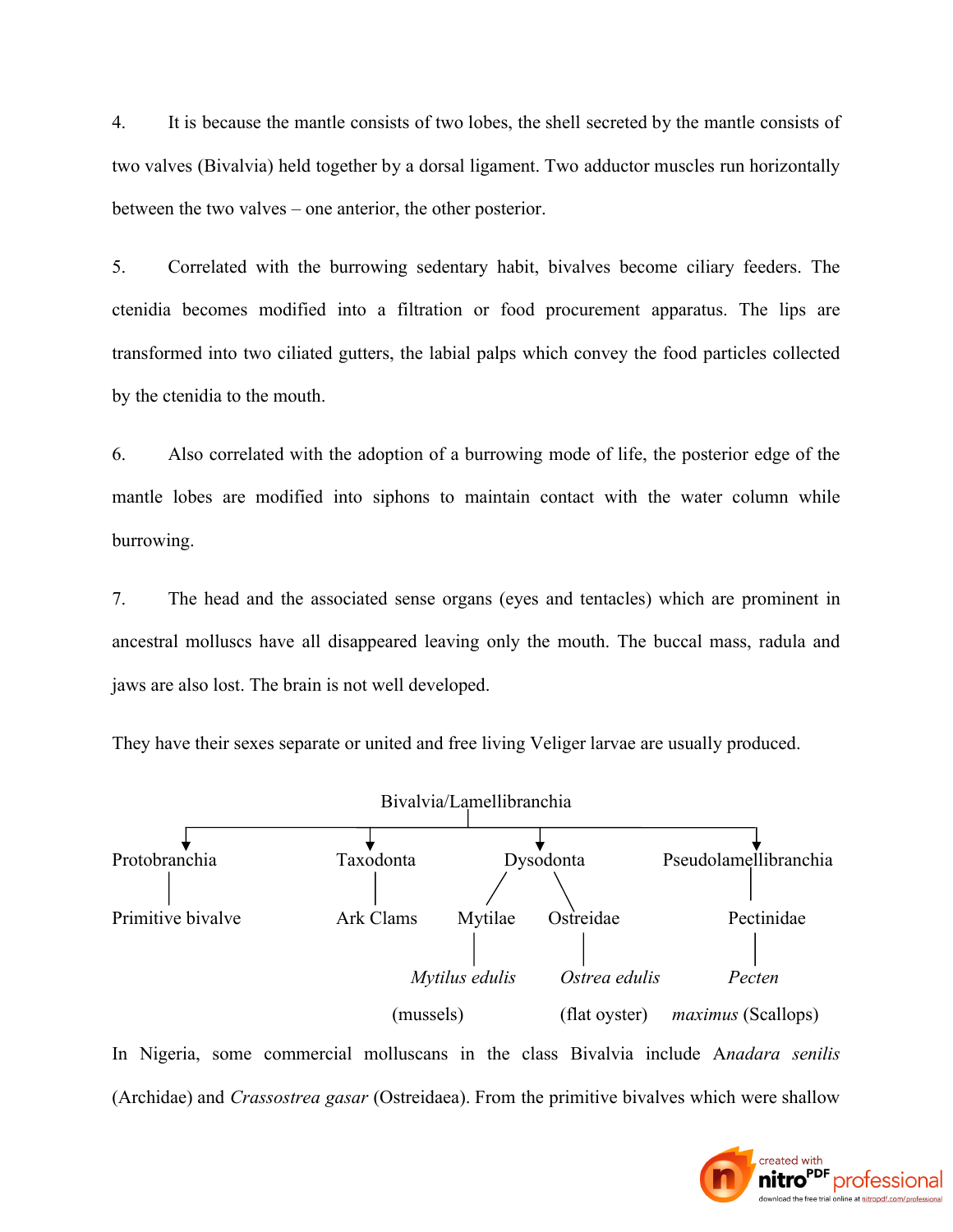burrowers, some forms have evolved or radiated to become (a) attached or sessile valve e.g. Oyster and mussels (b) swimmers e.g. *Pecten* (c) deep burrowers e.g. *Tellina, Donax* (d) borers e.g. *Teredo* (ship worm).

*Crassostrea gasar* is a mangrove oyster that is cemented to rocks or *Rhizophora* mangrove roots by large right shell valve. The left valve is smaller and forms a lid. The anterior adductor muscle is completely lost and the posterior adductor is enlarged and becomes central in position. Being sessile, the foot is lost. Some oysters incubate their eggs in the mantle cavity while their larvae are planktonic. Usually collected for food in Nigeria many Oysters are now cultured in Europe and Japan.

*Mytilus* – Mussel is attached to rocks (hard surfaces) by beard-like hyssus threads secreted by byssal gland in the fingerlike foot. The anterior adductor muscle is very small thereby making the anterior end to be narrow. The siphons are short and the mantle lobes are not fused ventrally. Found in Takwa bay (Lagos) in large amount.

*Pecten* swims by clapping movements of the valve brought about by contraction and relaxation of the striated part of the single adductor muscle. Correlated with its mobility, numerous eyes and tentacles are developed along the mantle edges which are also muscular and control water exit.

*Tellina, Donax* are active deep burrowing clams. Their long, separate siphons are used like vacuum clearers for sucking in detritus from the surface of sea bottom (i.e. deposit feeders)

*Teredo* (ship worm) – is highly specialized bivalve which burrows into wood. It damages boats and other wooden structures in the sea. The shell is small and used as auger-blades in boring